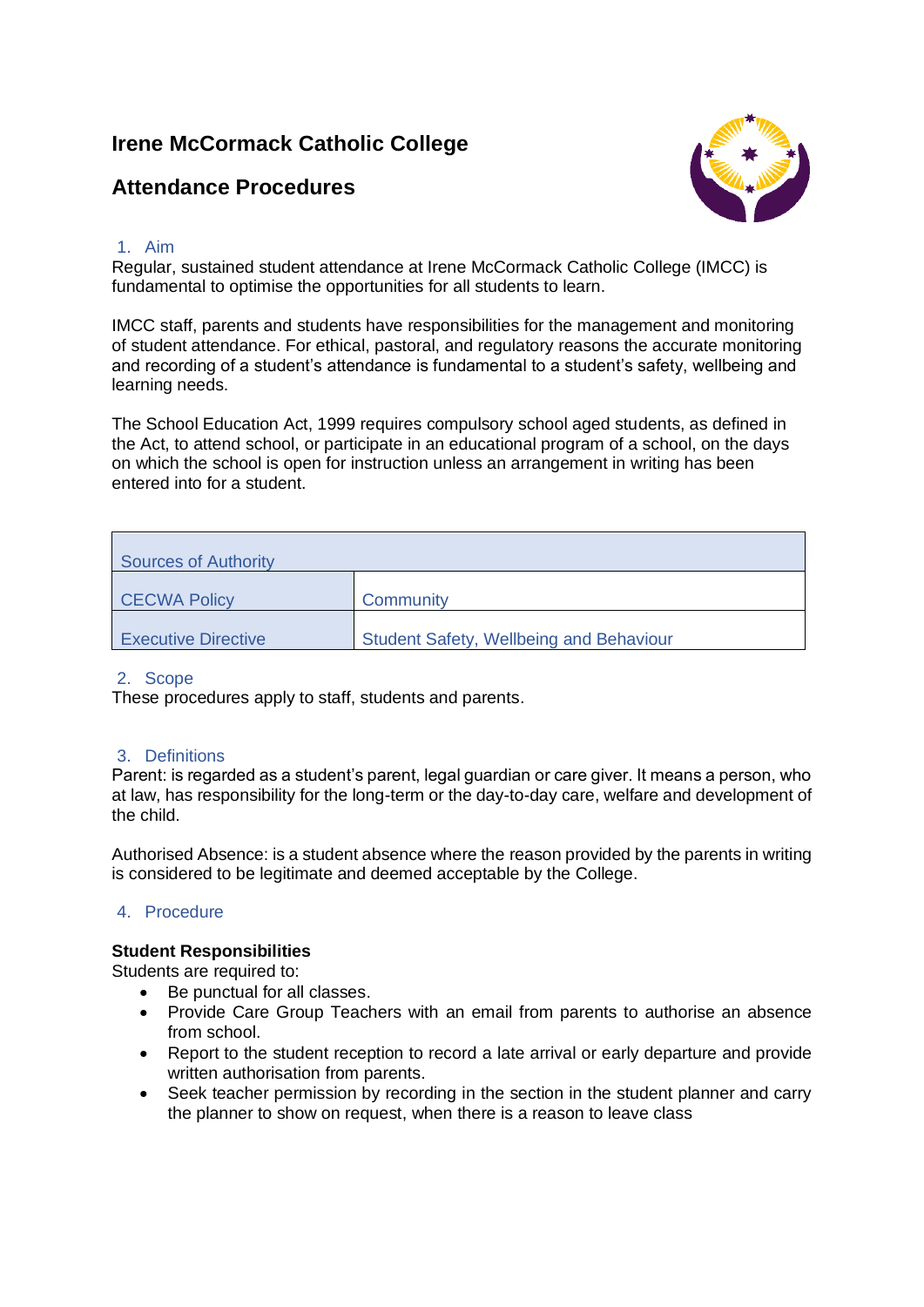#### *When a student is late to school*

- If a student does not attend period one, the teacher marks the student as absent.
- Students who arrive late for school report to the College Office to sign in and provide the parent note for being late.
- Students who are late without suitable reason or without a note, will be reported to their Care Group Teacher and the details will be recorded on SEQTA (Late with note or Late without note).
- The student's attendance details are updated by the Attendance Officer on SEQTA.

#### *When a student needs to leave school early*

- Parent is to inform Student Reception and Care Group Teacher on or before the morning a student needs to leave (email or note in Student Planner)
- If a student does not have a note or email from a parent to leave early, the student is to remain in class until contact can be made with a parent to confirm the departure
- At the time of departure, the student reports to Student Reception and the Attendance Officer will record the early departure on Early Departure Register and countersigned by the parent (or ADP if parent unavailable).
- The student's attendance details are updated by the Attendance Officer on SEQTA and an Early Departure email is generated.

Parent requests for students to leave school early on a regular basis are made in writing to the Assistant Deputy Principal, detailing the reasons. The Assistant Deputy Principal reserves the right to decline the application.

## *Students off campus during school hours*

Any student of school age off campus, may be stopped by Police between 9.00am and 3.00pm and asked why they are not at school. They will be required to give details of the school and provide written authorisation. A 'Leave Pass' in the form of a stamp in the Student Planner will be provided to the student once permission to leave has been granted. The Police Officer could take student details to verify the legitimacy of the student absence from school.

## **Parent Responsibilities**

Parents are required to:

- Contact the College before 8.30am by email absentee@imcc.wa.edu.au and copy (cc) the email to the Care Group Teacher, if their child will be absent for the day or late to school.
- Provide a medical certificate to the Care Group Teacher when a student is absent for three or more consecutive days or when a Year 11 or 12 student is absent for an examination.
- Make non-emergency medical/dental appointments out of school hours or during the holidays, where possible

#### *Notice of extended future absences*

Written notification of future extended absences will be processed by the Attendance Officer, then by the Assistant Deputy Principal who will provide written approval with directions that the student is responsible for collecting details of and completing missed work.

The College strongly discourages students missing school for family holidays, because of the impact on student's academic progress.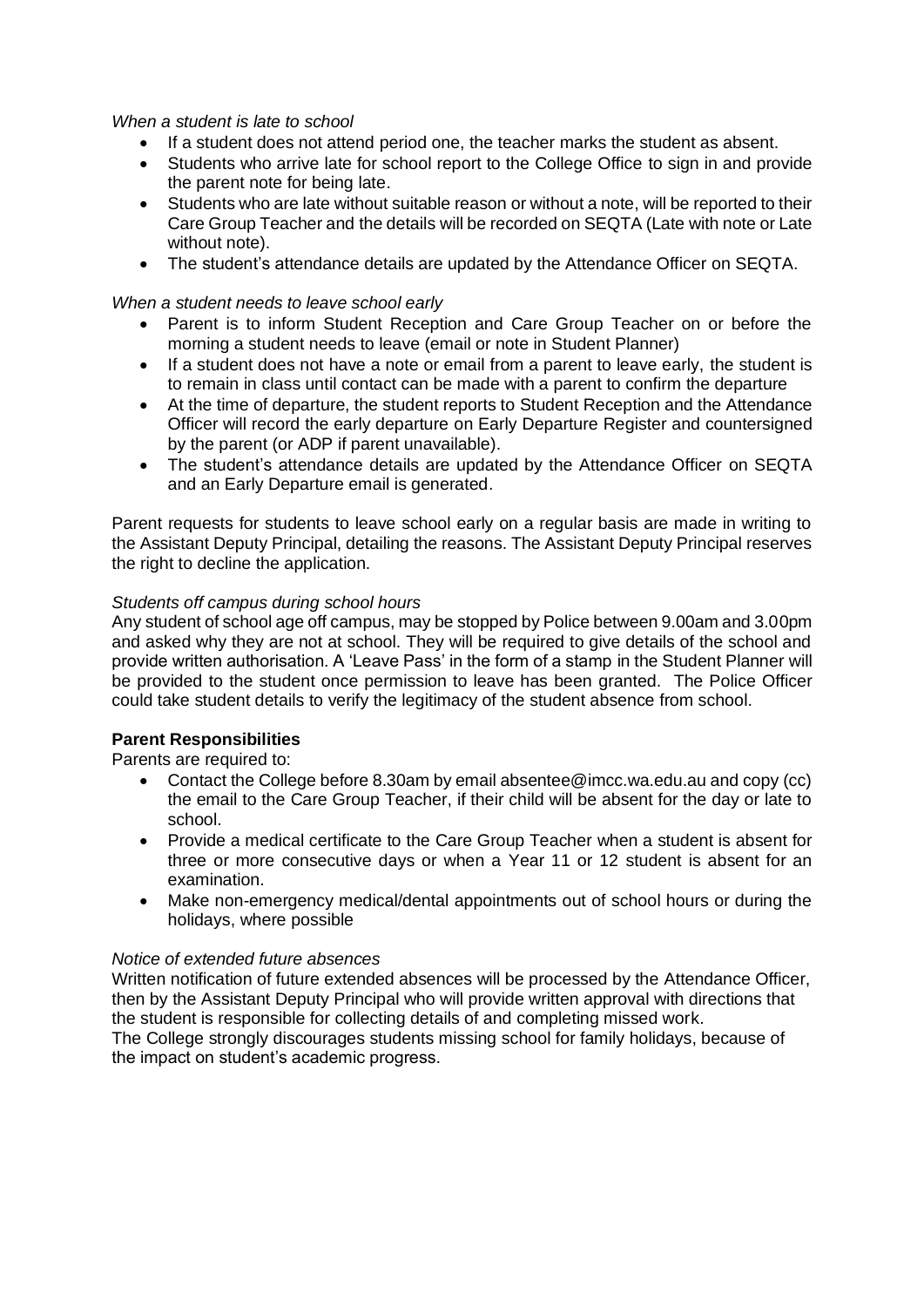# **Care Group Teacher Responsibilities**

The Care Group Teacher will:

- Inform teachers if a student will be departing school early, if notification is received from the parent
- Collect written or emailed student absentee authorisations from parents and record the information in as much detail on the SIP in SEQTA as below;

| Cancel                                               | Resolve attendance<br>Save |  |  |  |
|------------------------------------------------------|----------------------------|--|--|--|
| <b>STUDENT</b>                                       |                            |  |  |  |
| <b>DATE</b>                                          | Monday, 26th July 2021     |  |  |  |
| <b>TIME</b>                                          | 15:05<br>08:30<br>to<br>n  |  |  |  |
| <b>TYPE</b>                                          | Resolved absence           |  |  |  |
| <b>AUTHORISED BY</b>                                 | Parent/Guardian name       |  |  |  |
| <b>RELATIONSHIP</b>                                  | Parent                     |  |  |  |
| <b>FORM</b>                                          | Signed note                |  |  |  |
| <b>BRIEF DETAILS</b>                                 |                            |  |  |  |
| <b>Explanation of the absence is entered in here</b> |                            |  |  |  |
|                                                      |                            |  |  |  |
|                                                      |                            |  |  |  |
|                                                      |                            |  |  |  |

• Follow up on a student's unresolved absence by printing the absentee follow-up letter, located on the SIP



- Each term, after following up on unresolved absences, sign for the collection of all written absentee notes on the Attendance Report and return to the ADP or Attendance **Officer**
- Monitor late arrivals for each student in the Care Group.
- After three late arrivals by a student, issue a recess detention on the day of the third late arrival.
- Inform the ADP if a student continues to arrive late to school.
- Follow up on unresolved absences for students in the Care Group on a weekly basis.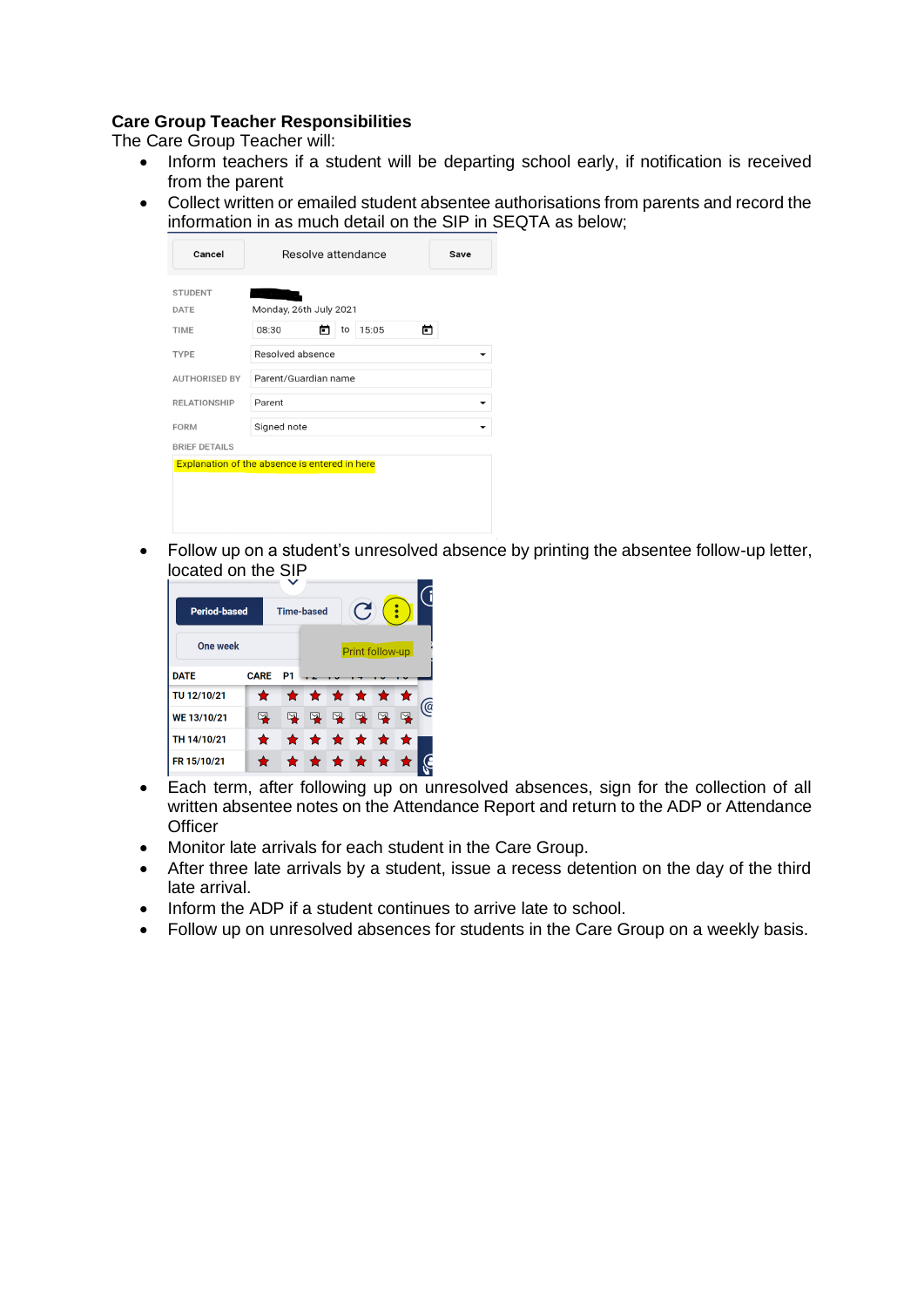# **Class Teachers**

For each and every period the classroom teacher will:

• Accurately record student attendance on SEQTA, **within the first 10 minutes** of the class.



- Provide a list of student attendance to the Attendance Officer if SEQTA is not available. • Report any variations of the attendance register to the Attendance Officer and follow
- up on students attending class but marked absent on SEQTA.
- Check a student identified as above has been entered on SEQTA as a late arrival from the College Office staff or send the student to the Student Reception to sign in with the Attendance Officer.
- Acknowledge and adjust student attendance discrepancies when notified by Attendance Officer

When a student is on a school camp, excursion or Workplace Learning, they will be identified on SEQTA as such by the Attendance Officer.

## **College Responsibilities**

The College is responsible for the management of student attendance in accordance with CEWA's Student Attendance Process. This includes:

- Maintaining accurate attendance records.
- Managing alternative attendance arrangements, when appropriate.
- Addressing student absence and developing plans for students with persistent absence.
- Regulatory reporting and disclosure of attendance data.
- Storing all relevant documentation.

# **Off Campus Learning/Excursions/Incursions**

Teachers coordinating excursions, camps and other off campus events must notify all staff, including the Attendance Officer, of the students involved a week prior to the event. On the day of the excursion and prior to leaving the College, the teacher-in-charge must provide the Attendance Officer with an accurate updated roll, indicating students present and absent.

# **Attendance Officer**

The Attendance Officer will enter the details on SEQTA of students:

- Who are notified as absent by parents.
- Who attend off-campus events.
- Who are late arrivals after 8:30am or have an early departure from school.

The Attendance Officer also:

- Sends SMS text messages for students who are marked absent, but no information has been received by parents, by 9:00am each school day
- Records on SEQTA and stores telephone calls or emails received from parents regarding absent students.
- Generate Late with Note, Late with No Note or Early Departure notification for a student as necessary
- Adjusts student daily attendance records for periods 1-6 late arrivals and early departures in SEQTA.
- Prepares letters for the Assistant Deputy Principals to parents for confirmation of student extended absence and for the final request for written authorisation of student absence.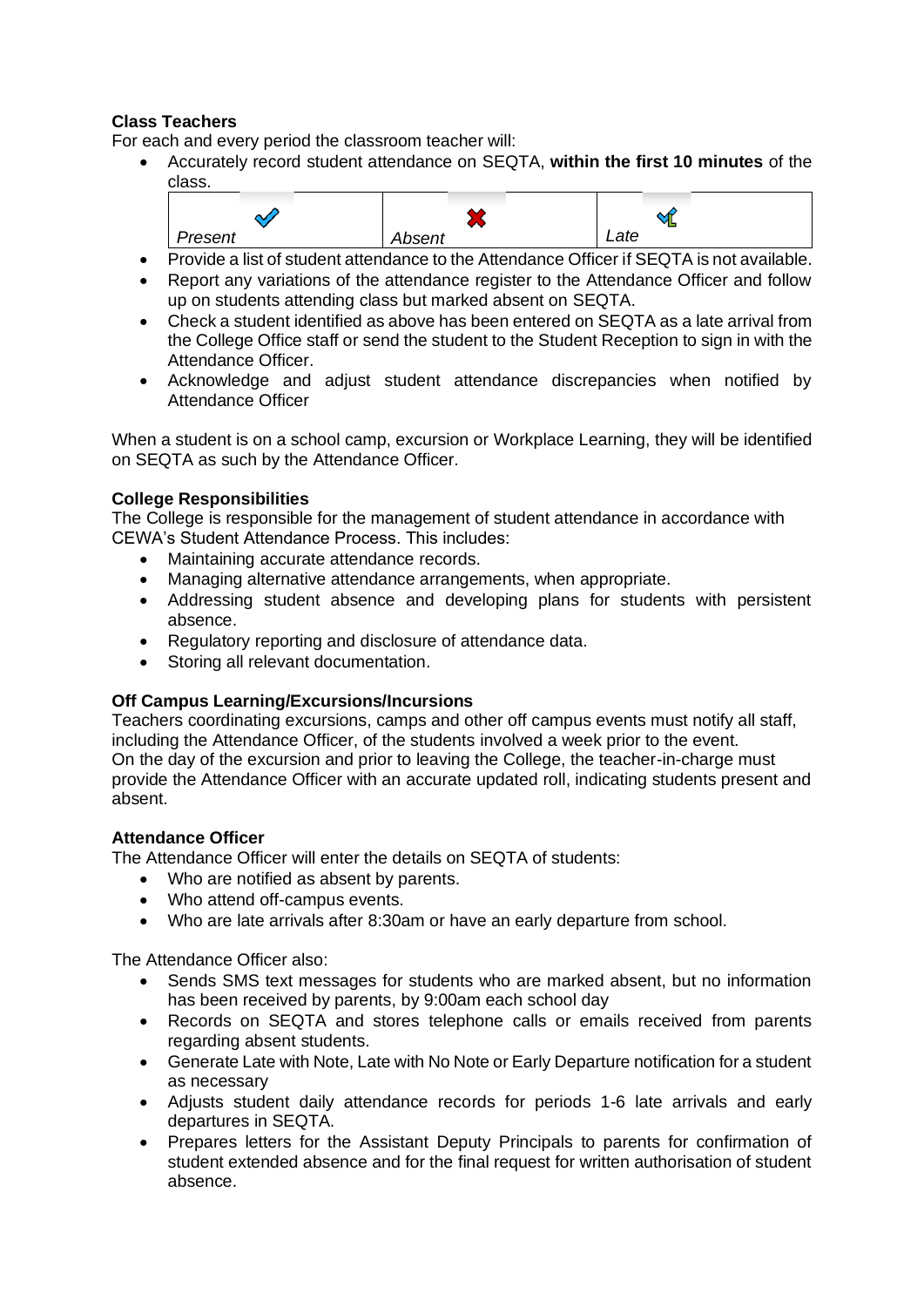- Assists the Assistant Deputy Principals with the official Care Group Attendance Register Report for each term and archive the signed records by the College Attendance Officer.
- Report data as required by system and government bodies

## **Absentee Records**

Written parental absentee authorisation must be kept indefinitely by the College. The Care Group Absentee Report for each term are to be kept until the students reach 25 years of age.

#### **Follow-up for unacceptable levels of absenteeism.**

*Care Group Teacher (Letter One – appendix)*

- Monitors student attendance and contacts parents of students with recurring patterns of absenteeism and records details in the SIP on SEQTA.
- Reviews attendance data for each student mid-term and end of term and, where the attendance falls below 90% sends Letter One home

•

#### *Assistant Deputy Principal (Letter Two - appendix)*

- Reviews attendance data, including parent contacts made by Care Group Teachers, mid-term and end of term.
- Sends Letter Two and meets with parents when attendance does not improve.

## *Assistant Deputy Principal (Letter Three – appendix)*

• Assistant Deputy Principal consults with Deputy Principal for serious instances where attendance does not improve. Letter Three is sent home.

| <b>Authorised by</b>                   | Mr Peter Collins | Signature: |                              |
|----------------------------------------|------------------|------------|------------------------------|
|                                        |                  | Date:      | 27/1/2022                    |
| <b>Effective Date:   January, 2022</b> |                  |            | Next Review:   January, 2023 |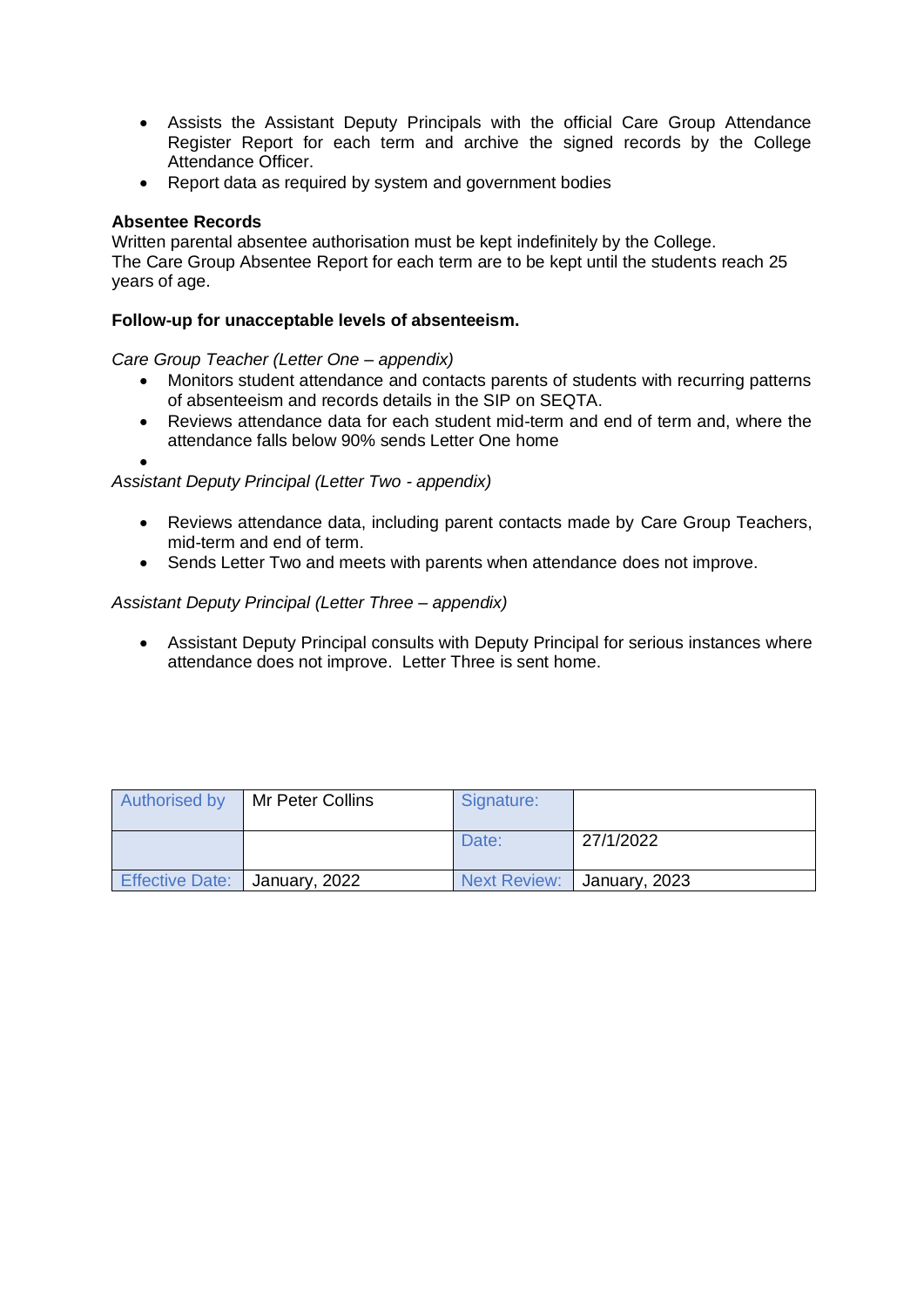

(Date)

(Names of Parent/Caregivers) (Street Address) (Suburb) WA (Postcode)

Dear (Names of Parent/Caregivers)

Irene McCormack Catholic College works with parents and caregivers to support the sustained attendance of all students.

Research shows that academic and social outcomes can be enhanced for students who have regular attendance at school, that is, an attendance greater than 90%.

According to our records, **{**prefname**}** has been absent for a significant amount of class time since the beginning of this year. **{**prefname**}**'s attendance rate is currently %, putting (him/her) at Academic Risk.

| $80 - 89%$ Attendance | Indicated Academic Risk |
|-----------------------|-------------------------|
| 60 – 79% Attendance   | Moderate Academic Risk  |
| 0-59% Attendance      | Severe Academic Risk    |

Students who are absent for more than three consecutive days based on a medical condition are required to provide a medical certificate in support of these absences. The medical certificate also serves to avoid academic penalty for missed assessments.

If maintaining a safe level of attendance is likely to be an ongoing challenge, please contact me to discuss your concerns. If there are any circumstances that the College may not be aware of that is having an influence on {prefname}'s capacity to attend school regularly, please advise me as soon as possible.

In addition, you may wish to contact Mrs Alisha Jones (College Social Worker) or your local GP to discuss any wellbeing concerns you may have for your {prefname}.

We expect **{**prefname**}**'s attendance will improve in the near future. (He/She) is an important part of our College community.

Yours sincerely

Care Group Teacher

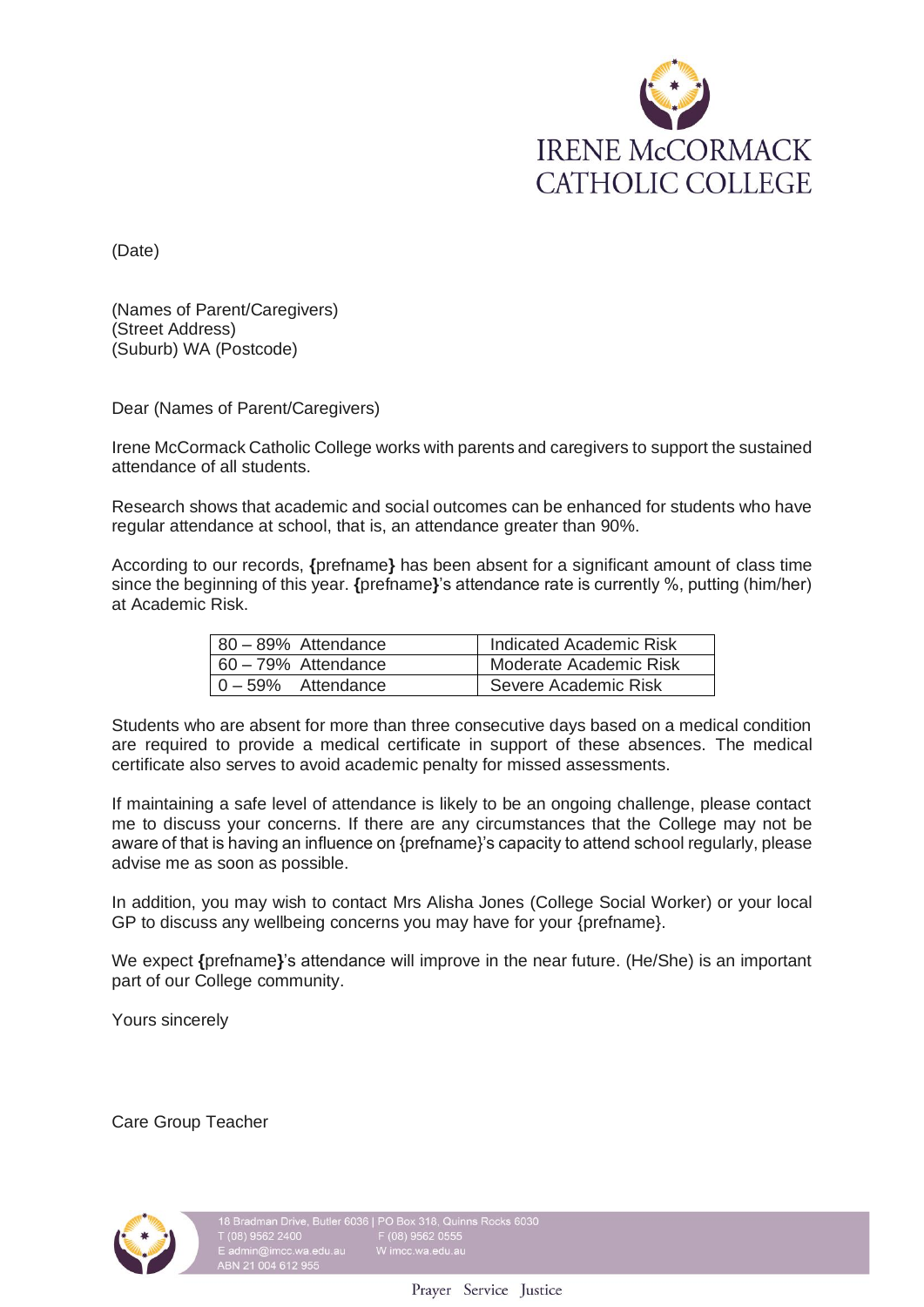

(Date)

(Names of Parent/Caregivers) (Street Address) (Suburb) WA (Postcode)

Dear (Names of Parent/Caregivers)

**This is our Second Letter of Concern regarding your {prefname}'s school attendance. We sent you our Initial Letter of Concern on (date). Please read the information below regarding action required by you.**

According to our records, **{**prefname**}** has now been absent for a very concerning amount of class time since the beginning of this year. **{**prefname**}**'s attendance rate is currently %, putting (him/her) at High Academic Risk.

| 80 - 89% Attendance         | Indicated Academic Risk |
|-----------------------------|-------------------------|
| $60 - 79\%$ Attendance      | Moderate Academic Risk  |
| $\vert 0 - 59\%$ Attendance | Severe Academic Risk    |

You are required to attend a meeting with me to discuss this matter further at the date and time listed below.

#### Date: Time:

Should {prefname}'s attendance continue to fall below acceptable levels the College will be required to notify the Engagement and Transitions Manager with the North Metropolitan Education Regions Participation Team. This could result in sanctions under the School Education Act (1999). Your obligations under the act include:

- To ensure regular student attendance;
- To ensure all absences are explained and correctly recorded within three days of the absence occurring; and
- To liaise with College staff to support attendance improvement.

Medical evidence is now required for any future absences.

I look forward to meeting you to discuss any concerns you may have so we can continue to support your {prefname} in making good progress and hope that you will work with the College to improve {prefname}'s attendance and, avoid the need to escalate the situation to higher authorities.

We are committed to seeing **{**prefname**}**'s attendance improve in the very near future.

Yours sincerely

Assistant Deputy Principal